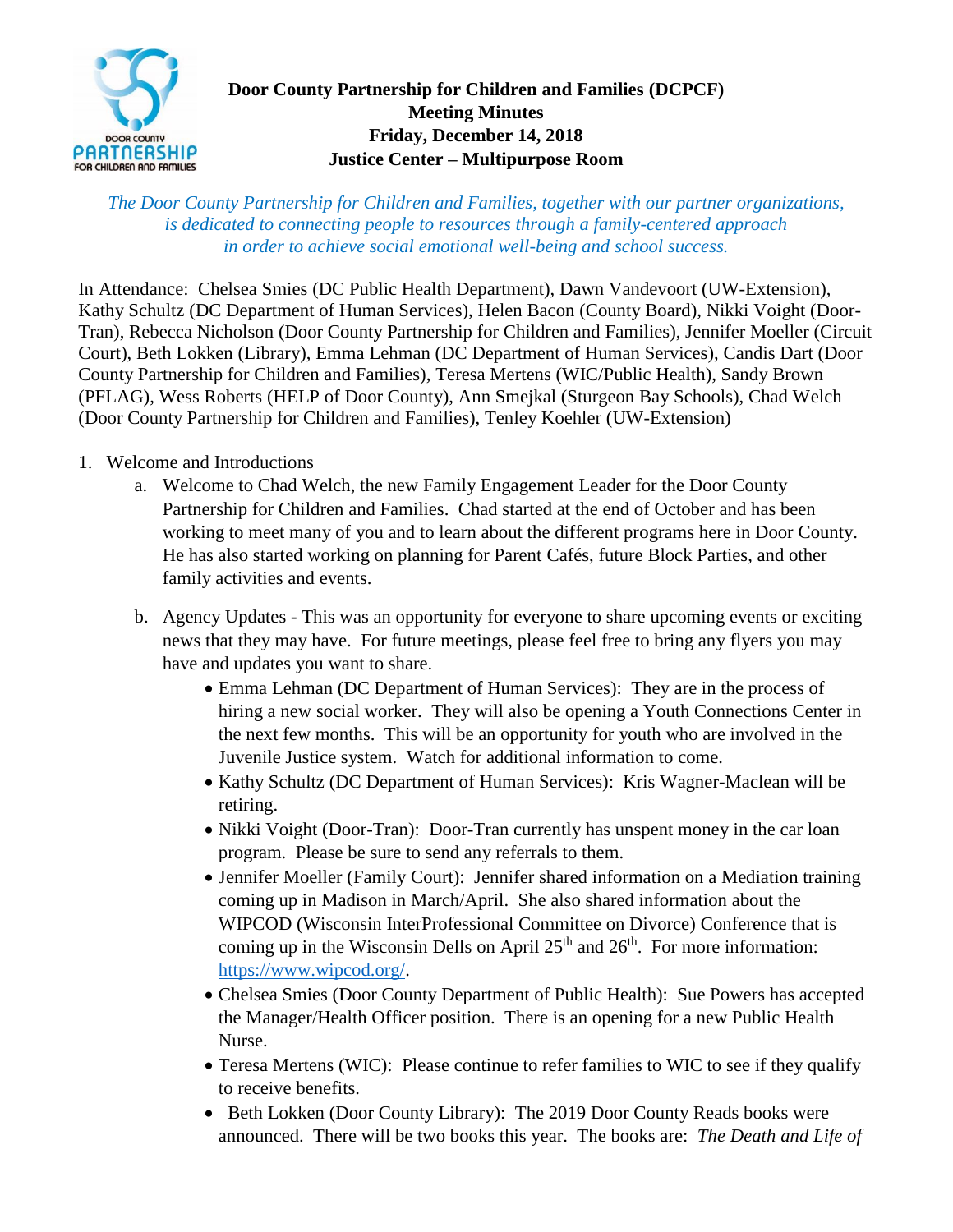*the Great Lakes* by Dan Egan and *Wintering* by Peter Geye. Free copies of the books will be available at all Door County Library branches (while supplies last).

- Sandy Brown (PFLAG): On Sunday, December  $16<sup>th</sup>$ , 2018, Rae Senarighi will be the presenter during the Adult Forum at Hope Church from 9-10 a.m.
- United Way of Door County will be hosting their Ugly Sweater Open House on Wednesday, December  $19<sup>th</sup>$  from 9:00 a.m.  $-12:00$  p.m. Everyone is invited to attend.
- c. Please continue to watch for the DCPCF Newsletters. A lot of important information is shared through this newsletter. If you do not receive the newsletter or if you have any information that you would like shared, please email Candis at [doorcountypartnership4children@gmail.com.](mailto:doorcountypartnership4children@gmail.com)

## 2. Committee Reports:

- a. Collaboration Committee
	- Mental Health Film Series DCPCF, Mental Health Focus Group, Public Health, and Door County AOD Coalition
		- o For all events: A light meal will be served at 5:00 p.m. The film will begin at 5:30 with panel discussion to follow. Events will be held at the Kress Pavilion in Egg Harbor.
		- o January 2019 *Written Off*
		- o February 2019 *Resilience*
	- The showing of the film *Paper Tigers* on November 8<sup>th</sup> was a success. Approximately 30 people attended and the conversation with the panel and attendees was very inspiring.
	- An additional showing of *Paper Tigers* will be held at the UU Fellowship in Ephraim on Tuesday, December  $18<sup>th</sup>$  at 4:30 p.m.
	- The Collaboration Committee is also looking to host another Diversity/Inclusivity training again in 2019.

## b. Family Enrichment Committee

- Raising a Thinking Child
	- o Another *Raising a Thinking Child* class will be planned for the winter months. Please be sure to watch for additional details to come soon.
- Block Parties
	- o The Block Party at the ADRC in September went well. We will be continuing to look for opportunities and locations to host additional Block Parties.
- Parent Cafes
	- o Parent Cafés are opportunities for parents/caregivers to come together and make connections with one another. We will begin hosting Parent Cafés in January 2019. Be sure to watch for additional details to come soon.
		- a. We will be in need of volunteers to help with childcare and to serve as table hosts.
- c. Community Resources Committee
	- [http://doorcountylibrary.org/community\\_resources](http://doorcountylibrary.org/community_resources)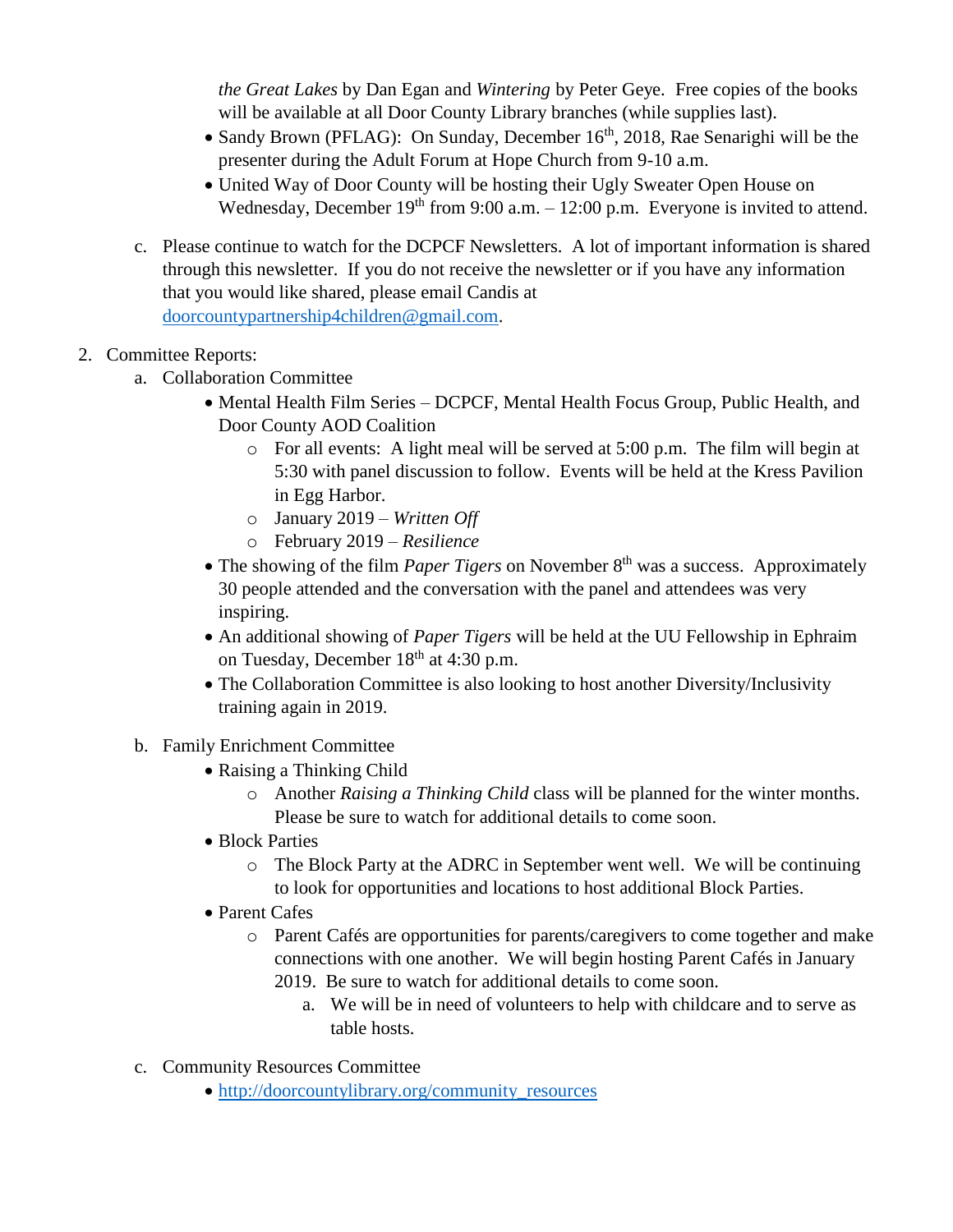- Beth is continuing to update the Community Resource Guide as needed. If there are any changes/updates/additions that need to be made, please let Beth know [\(blokken@co.door.wi.gov\)](mailto:blokken@co.door.wi.gov).
- The next meeting of the Community Resources Committee will be Tuesday, January  $29^{th}$  at 9:00 a.m.
- d. Marketing Committee
	- The Marketing Committee will meet next on Wednesday, February  $27<sup>th</sup>$  at 12:00 p.m.
	- We are continuing to work on a poster that will be widely distributed throughout the community.
	- We are also going to be working to increase our Facebook presence. Many families have shared that Facebook is one of the main ways they get information. We will be working to increase the number of posts each week. If you have not already liked our Facebook page, please be sure to do so [\(www.facebook.com/doorcountyparents\)](http://www.facebook.com/doorcountyparents).
	- If you are in need of any promotional materials for the DCPCF (rack cards, Community Resource Guide cards, Community Connections brochures), please let Candis know. We would be more than happy to drop them off.
- e. Screening Workgroup:
	- This group is continuing to meet. Over the last year, the discussions have transitioned to focusing more on a Welcome Baby style of program (similar to Manitowoc County and Sheboygan County). In this model, all new parents would receive a visit and a packet of information – either prenatally or at the birth of their child.  $\overline{a}$
- f. Executive Committee
	- The Executive Committee has been working on a new Strategic Plan. This Strategic Plan is based on the input provided at the June Partnership Celebration and the September Quarterly Partnership meeting. Details on this Strategic Plan will be shared at a future Quarterly Partnership meeting.
- 3. Other Business
	- a. Community Connections: Rebecca reported that since the Community Connections service began in November 2017, she has worked with 27 families. This is a total of 102 people served. These referrals have come from multiple places and she has referred families out to several different programs/services. If you would like more information on Community Connections or if you have a referral to make, please contact Rebecca Nicholson at [partnershipconnector@gmail.com.](mailto:partnershipconnector@gmail.com)
	- b. Imagination Library: The Door County Imagination Library program has officially begun. Registration went live for the program this week. A Kick-Off event will be held on Saturday, December 15<sup>th</sup> at the Door County Library in Sturgeon Bay. This event will be Glitter-Rama. There will be fun activities and families will be able to begin registering their children for the Imagination Library program.
		- Registration is available in person at the United Way of Door County Office, at the Door County Library branches, and in various other locations throughout the county. Families may also register online at [www.doorcountyparents.com.](http://www.doorcountyparents.com/)